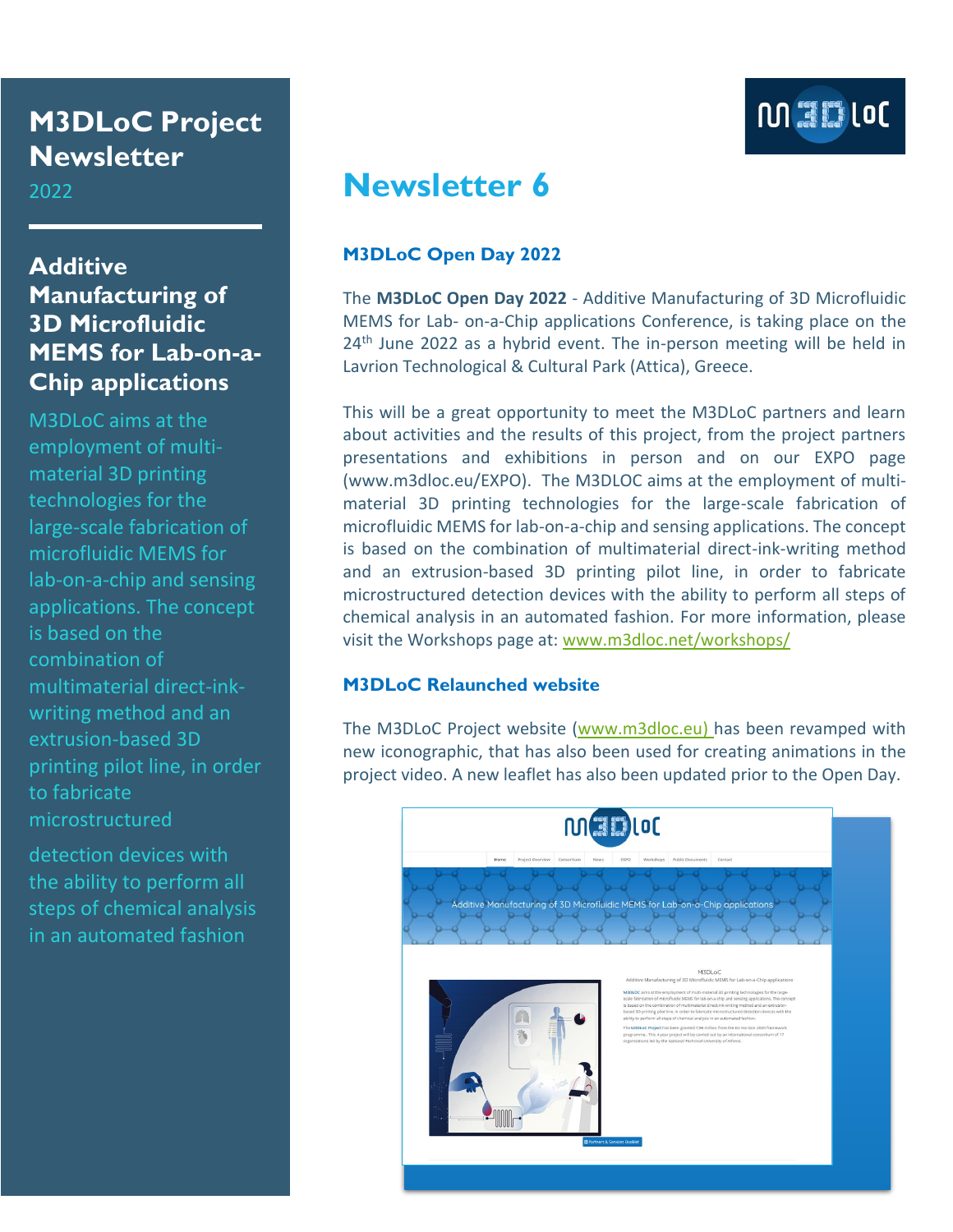## PARTNERS

National Technical University of Athens - **NTUA** 

University of Limerick

Universidade de Aveiro

AltraTech Limited

Cambridge Nanomaterials Technology Ltd

University of Strathclyde

RayScan Technologies GmbH

Avanzare Innovación Tecnológica SL

VITO

IRES

M-SOLV

Fraunhofer ILT

BioG3D

Microliquid S.L.

PolyPico Technologies Ltd

ELVESYS SAS

NTUA-AMDC - Lavrion Technological and Cultural Park

Joanneum Research **Health** 



### **News Partners**

#### Visit to the M3DLoC Pilot line by the Ambassador of Belgium in Greece

On February 15th, 2022 the Ambassador of Belgium to the Hellenic Republic, her excellency Françoise GUSTIN accompanied by her cooperators including the First Secretary of the Belgian Embassy Koenraad Stevens and Mme Geneviève WLAZEL, Conseillère Economique et Commerciale (Wallonia Export Investment Agency in Athens) visited the Lavrion Technological Cultural Park. During their visit, the delegation visited the M3DLoC Pilot Line where Assimakis Chadoumellis (LTCP Site Manager), Eleni Gkartzou, and Dimitris Fantanas (R-nano, NTUA) made a short presentation on the Pilot Line and its innovations**.**

#### M3DLoC Partner Success Story – AVANZARE

**Avanzare,** Spain, at the beginning of **M3DLoC** project 4 years ago, was a small SME. At the beginning of 2020 AVANZARE open a new production facility and in April 2022 a second plant to become one of the world's leading graphene and 2D materials manufacturers, and in the production of nanointermediates, inks and graphene-based composites. With these new plants, **Avanzare** has over 30.000 sqm of facilities, been the leader

in the European market. In the last 4 years Avanzare has multiply by 4 the personnel and by 10 its revenues. The new inks and new composites develop by **AVANZARE** in **M3DLoC** project will be new growth opportunities for the company and its commercialization will be done during the next 2 years

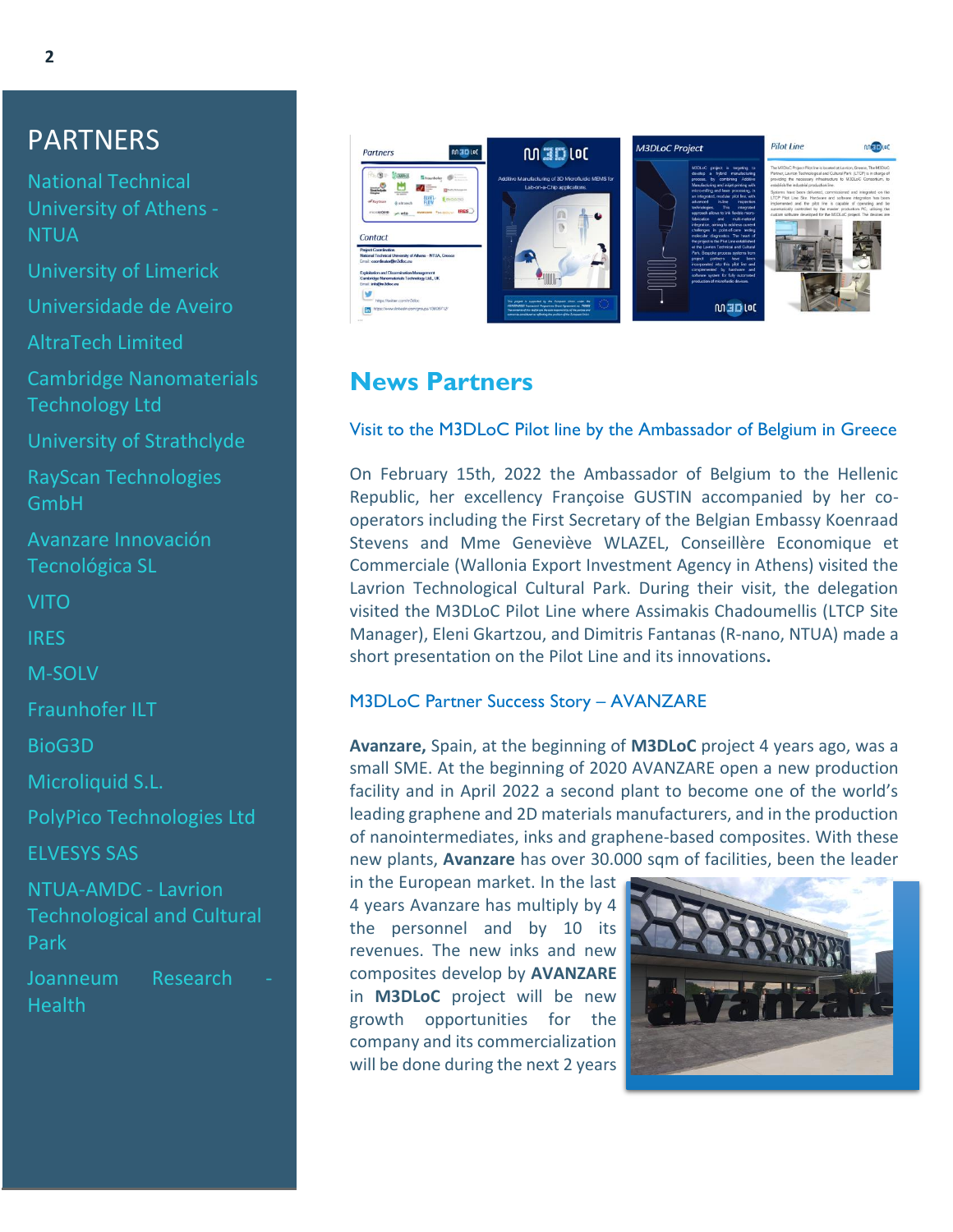### **Contact Us**

**Project coordination:** Prof. Costas A. Charitidis

National Technical University of Athens – NTUA, Greece

Email:

coordinator@m3dloc.eu

### **Exploitation and Dissemination Management**

Dr Bojan Boskovic

Cambridge Nanomaterials Technology – CNT Ltd. Email: info@m3dloc.eu



#### **MicroLiquid**

MicroLiquid business model goes from the microfluidic concept until manufacturing.



Reagent integration capabilities à Lyophilized reagents, Blisters and microarrays

*Material & Processes engineering for your application* 

State of the art techniques for improving functionalities, reduce cost of reagent integration and improved self-life of the devices

- Lyo beads (and other formats) in different programs
- **Microarrays**
- Liquid reagent

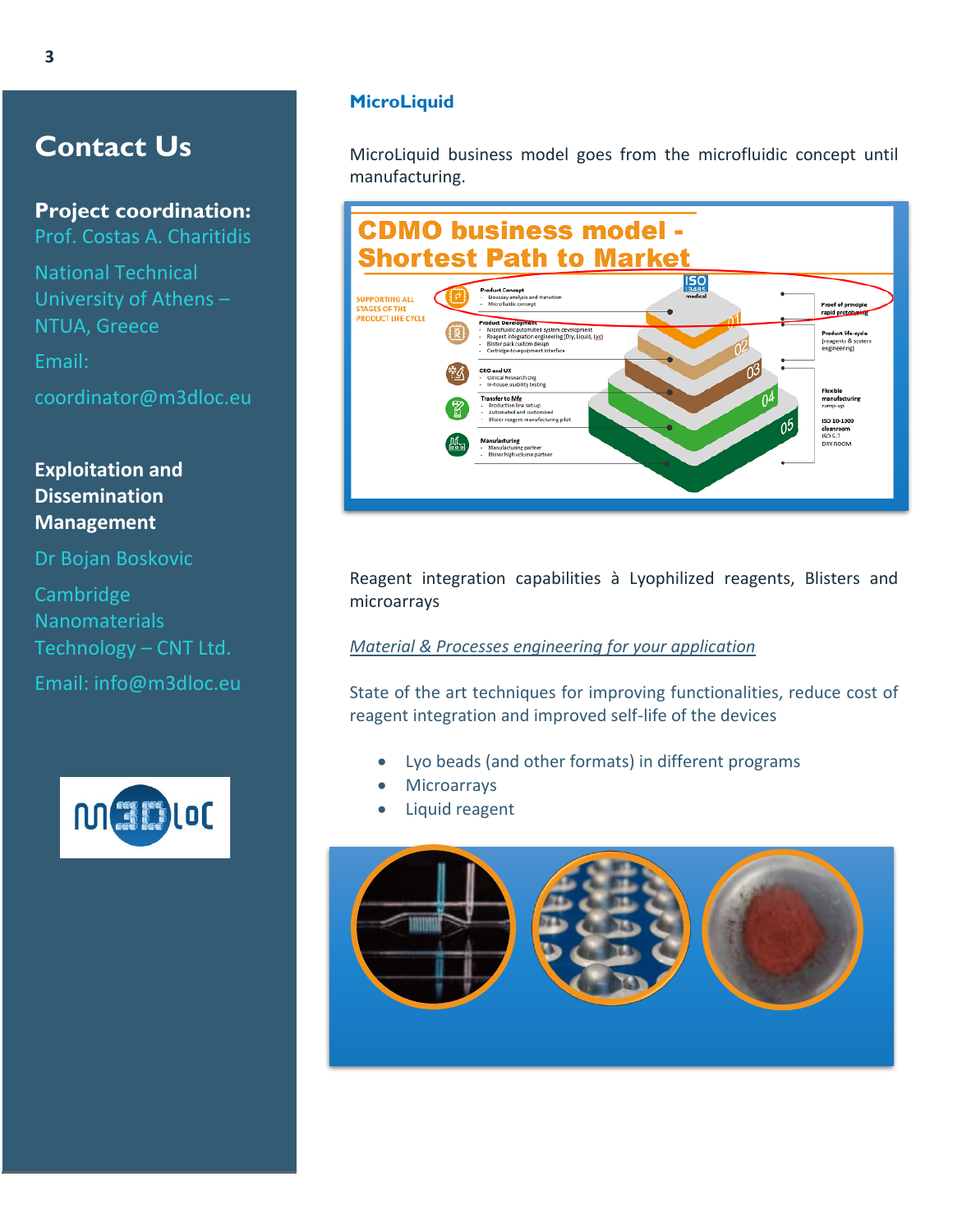- $\triangleright$  An off-the-shelf and easily customizable packaging option:
- $\triangleright$  Soft open & external pierce dispensing mechanisms
- ➢ 50-1000µL fill volumes Hundreds of compatible fluid options Seal under vacuum available
- $\triangleright$  Fully characterized performance metrics:
	- o Fluid dispense profile (<2% CV)
	- o Pierce & collapse force
	- o Recovery efficiency
	- o Shelf life & stability
	- o



- ➢ Production QTY's excess of 4M per year
- ➢ Ramping to >1M per month



# **[www.m3dloc.eu](http://www.m3dloc.eu/)**